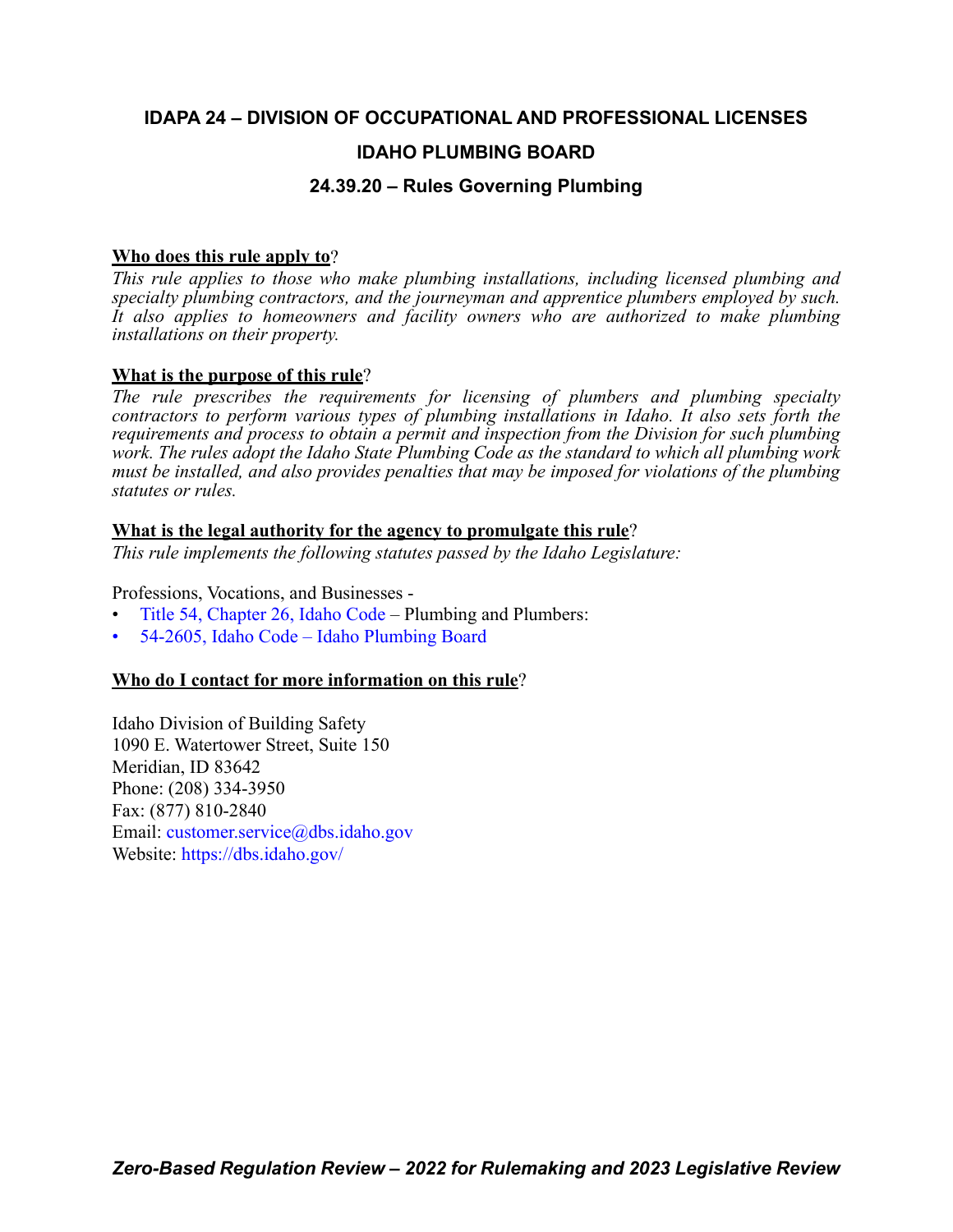# **Table of Contents**

| 24.39.20 - Rules Governing Plumbing                                                |  |
|------------------------------------------------------------------------------------|--|
|                                                                                    |  |
|                                                                                    |  |
|                                                                                    |  |
|                                                                                    |  |
|                                                                                    |  |
|                                                                                    |  |
| SUBCHAPTER A - PLUMBING PERMITS, FEE SCHEDULE, AND SAFETY<br><b>INSPECTIONS</b>    |  |
|                                                                                    |  |
|                                                                                    |  |
|                                                                                    |  |
|                                                                                    |  |
| <b>SUBCHAPTER B - PLUMBING SAFETY LICENSING</b>                                    |  |
|                                                                                    |  |
|                                                                                    |  |
|                                                                                    |  |
|                                                                                    |  |
|                                                                                    |  |
|                                                                                    |  |
| 207. Certificates Of Competency - Issuance, Renewal, Expiration, Revival - Fees. 9 |  |
|                                                                                    |  |
|                                                                                    |  |
|                                                                                    |  |
| <b>SUBCHAPTER C - IDAHO STATE PLUMBING CODE</b>                                    |  |
| 301. Adoption And Incorporation By Reference Of The Idaho State Plumbing           |  |
|                                                                                    |  |
| <b>SUBCHAPTER D - CIVIL PENALTIES</b>                                              |  |
|                                                                                    |  |
|                                                                                    |  |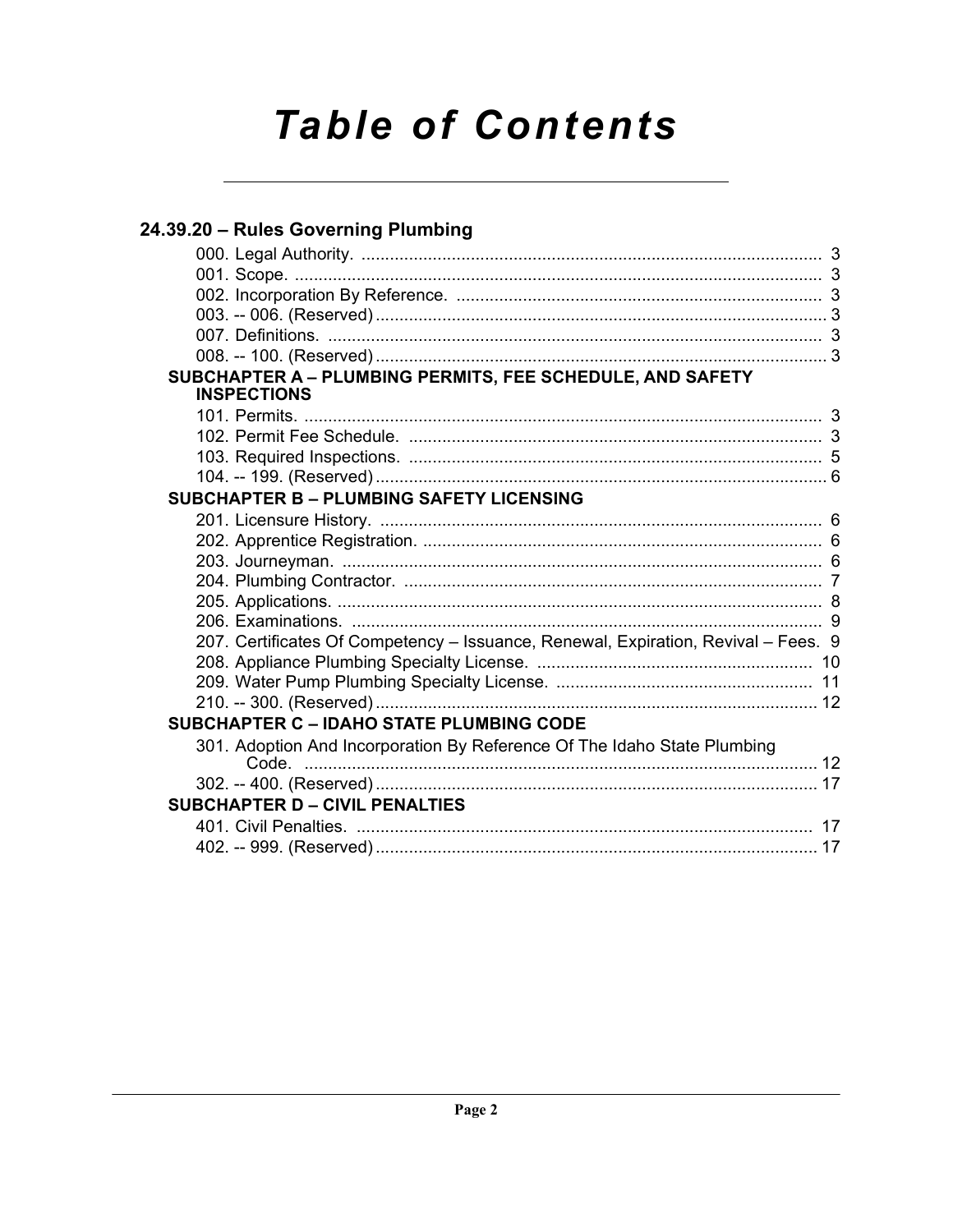# **24.39.20 – RULES GOVERNING PLUMBING**

#### <span id="page-2-1"></span><span id="page-2-0"></span>**000. LEGAL AUTHORITY.**

The rules are promulgated pursuant to Sections 54-2605(1) and 54-2606(3), Idaho Code. (3-31-22)T

#### <span id="page-2-2"></span>**001. SCOPE.**

The rules prescribe criteria for plumbing permits, fee schedules for plumbing permits, inspections of plumbing installations, the issuance of licenses for plumbing installation, adoption and amendment of the Idaho State Plumbing Code, and civil penalties. (3-31-22) T

#### <span id="page-2-3"></span>**002. INCORPORATION BY REFERENCE.**

The Idaho State Plumbing Code, 2017 Edition, is incorporated by reference into these rules as further specified in Rule 301. (3-31-22)T

<span id="page-2-4"></span>**003. -- 006. (RESERVED)**

#### <span id="page-2-5"></span>**007. DEFINITIONS.**

**01. Fixture**. Any water using or waste producing unit attached to the plumbing system, and includes sewers, water treatment equipment, solar systems, sprinkler systems, hot tubs and spas. (3-31-22)T

#### <span id="page-2-7"></span><span id="page-2-6"></span>**008. -- 100. (RESERVED)**

# **SUBCHAPTER A – PLUMBING PERMITS, FEE SCHEDULE, AND SAFETY INSPECTIONS (Rule 101 through 103)**

# <span id="page-2-8"></span>**101. PERMITS.**

**01. Plumbing Contractors**. Permits will be furnished to licensed plumbing contractors upon request. Permit serial numbers must be registered in the name of the plumbing contractor and are transferable only as provided herein these rules.

**02. Home Owners**. Home owners making plumbing installations on their own premises under the provisions of Section 54-2602, Idaho Code, must secure a plumbing permit by making application to the Division as provided by Section 54-2620, Idaho Code. (3-31-22)T

**03. Commercial, Industrial and Others**. The application form must be properly completed, and returned to the Division together with a verified copy of bid acceptance and the proper permit fee as hereinafter provided. Persons, companies, firms, associations, or corporations making plumbing installations, other than on their own property, must be licensed as a contractor by the state of Idaho as provided by Section 54-2610, Idaho Code.

 $(3-31-22)T$ 

**04. Expiration of Permit**. Every permit expires and becomes null and void if the work authorized by such permit is not commenced within one hundred twenty (120) days from the date of permit issuance, or if work authorized by such permit is suspended or abandoned at any time after work is commenced for a period of one hundred twenty (120) days. Before such work can be recommenced, a new permit must first be obtained, and the fee is one-half (1/2) the amount of a new permit for such work; provided, no changes have been made, or will be made in the original plans and specifications for such work; and provided further, that such suspension or abandonment has not exceeded one (1) year. All plumbing fixtures must be listed on the application for permit. (3-31-22) not exceeded one (1) year. All plumbing fixtures must be listed on the application for permit.

**05. Transferring a Permit**. A plumbing permit may be transferred to another eligible party if such party provides to the Division written authorization signed and notarized by the original permit holder consenting to the transfer itself, as well as assignment of all responsibilities and conditions incorporated into the original permit issuance. A permit may be transferred to the owner of the property on which the plumbing work is to be performed and for which the permit was issued, or such owner's designated legal agent in cases where the property owner has terminated their legal relationship with the plumbing contractor who originally obtained the permit. An administrative fee in the amount of forty-five dollars (\$45) for the transfer of a permit will be assessed by the Division. (3-31-22)T

# <span id="page-2-9"></span>**102. PERMIT FEE SCHEDULE.**

**01. New Residential**. Includes all buildings with plumbing systems being constructed on each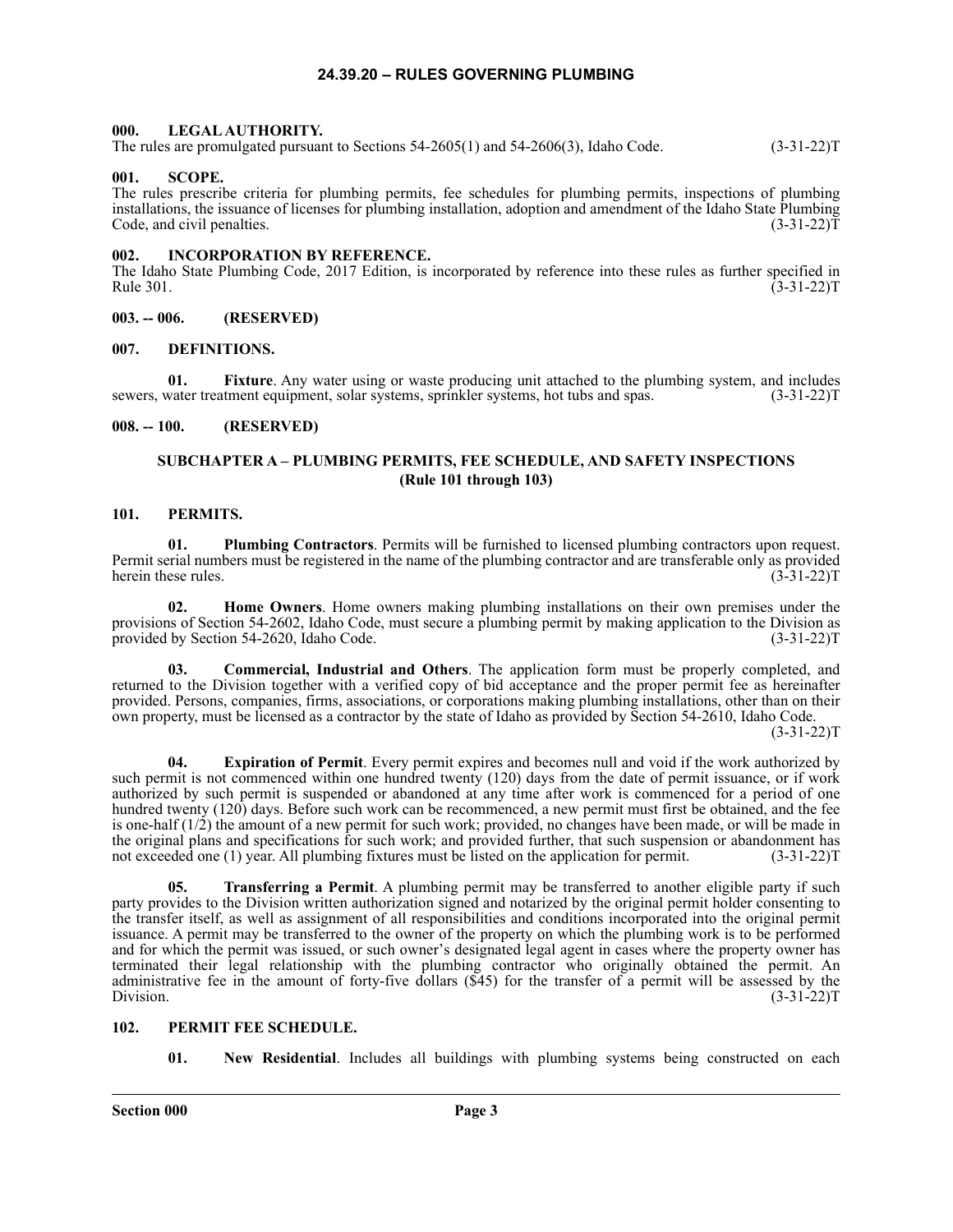#### *IDAHO ADMINISTRATIVE CODE IDAPA 24.39.20 DOPL – Idaho Plumbing Board Rules Governing Plumbing*

| <b>One-Family Dwelling</b> |                |                                                                                |  |  |  |  |  |
|----------------------------|----------------|--------------------------------------------------------------------------------|--|--|--|--|--|
| <b>Square Feet</b>         | Fee            |                                                                                |  |  |  |  |  |
| Up to 1,500 - \$130        |                |                                                                                |  |  |  |  |  |
| 1.501 to 2.500             | $\sim 100$     | \$195                                                                          |  |  |  |  |  |
| 2,501 to 3,500             |                | \$260                                                                          |  |  |  |  |  |
| 3,501 to 4,500             | $\blacksquare$ | \$325                                                                          |  |  |  |  |  |
| Over 4,500                 |                | \$325 plus \$65 for each<br>additional 1,000 square<br>feet or portion thereof |  |  |  |  |  |

property. The following fees shall apply to new residential construction:

| Two- or Multi-Family Dwelling |                                        |  |  |  |  |  |  |
|-------------------------------|----------------------------------------|--|--|--|--|--|--|
| <b>Dwelling</b>               | Fee                                    |  |  |  |  |  |  |
| Two-family dwelling -         | \$260                                  |  |  |  |  |  |  |
| Multi-family dwelling         | 130 per Building plus<br>\$65 per Unit |  |  |  |  |  |  |

(3-31-22)T

# **02. Miscellaneous**. The following fees shall apply for the types of permits listed:

| Type                                                                                                | Fee                                                                   |  |  |  |
|-----------------------------------------------------------------------------------------------------|-----------------------------------------------------------------------|--|--|--|
| Existing residential                                                                                | \$65 per inspection plus \$10 for each<br>additional fixture          |  |  |  |
| Requested inspection                                                                                | \$65 per hour or portion thereof plus<br>costs of out-of-state travel |  |  |  |
| Technical service                                                                                   | \$65 per hour or portion thereof                                      |  |  |  |
| Plan check                                                                                          |                                                                       |  |  |  |
| Mobile home, manufactured home, or recreational vehicle<br>park                                     |                                                                       |  |  |  |
| Sewer or water service line - nonresidential (new<br>construction, installations, and replacements) | Calculated under Subsection 102.03 of these rules                     |  |  |  |
| Reclaimed water system                                                                              |                                                                       |  |  |  |
| Lawn sprinkler system - nonresidential                                                              |                                                                       |  |  |  |
| Lawn sprinkler system - residential                                                                 |                                                                       |  |  |  |
| Sewer or water service line - residential (new construc-<br>tion, installations, and replacements)  | \$65 per inspection                                                   |  |  |  |
| Mobile or manufactured home                                                                         |                                                                       |  |  |  |
| Modular building                                                                                    |                                                                       |  |  |  |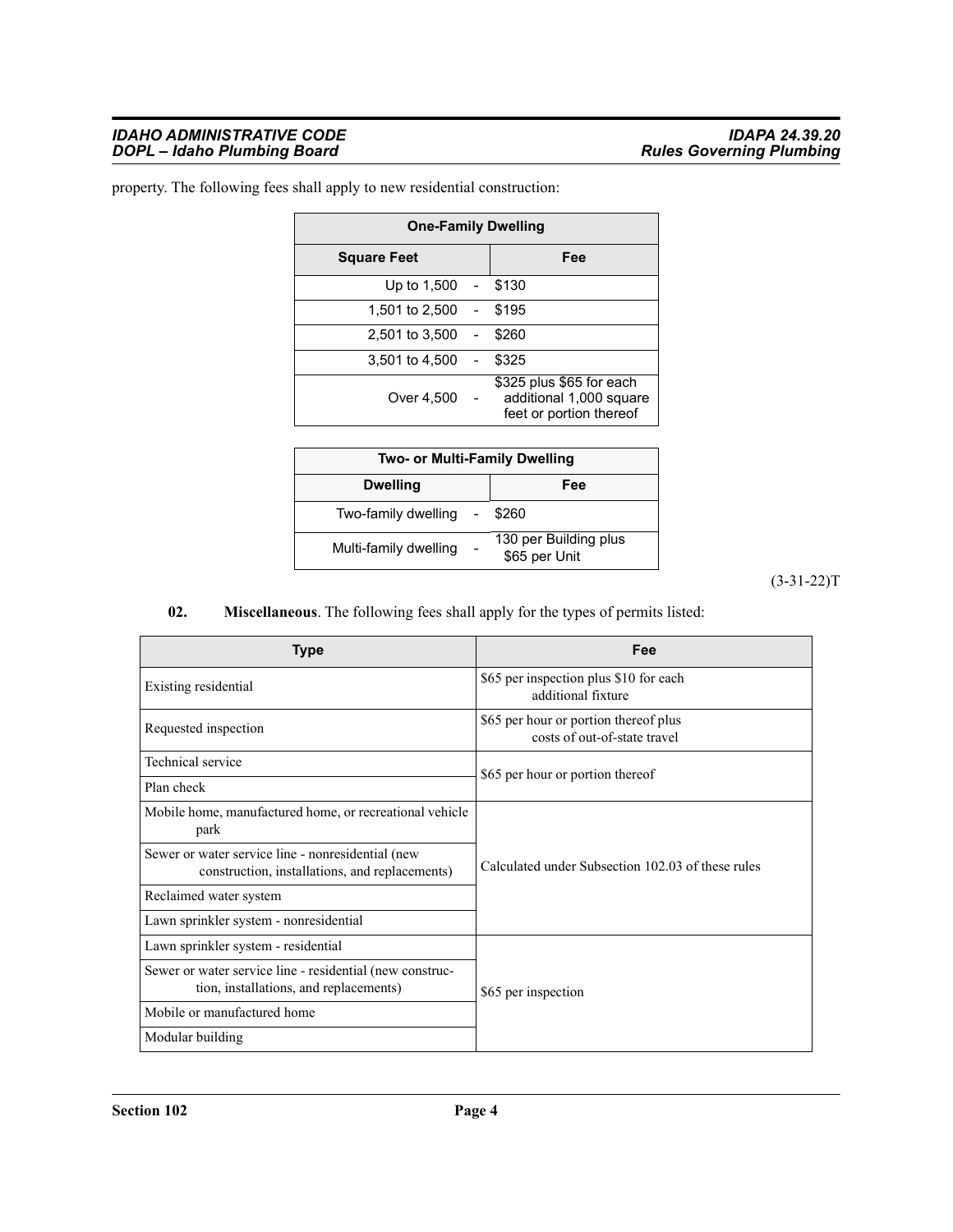#### *IDAHO ADMINISTRATIVE CODE IDAPA 24.39.20 DOPL – Idaho Plumbing Board*

| <b>Type</b>                             | Fee                                                          |
|-----------------------------------------|--------------------------------------------------------------|
| Existing residential                    | \$65 per inspection plus \$10 for each<br>additional fixture |
| Multipurpose residential fire sprinkler | \$65 or \$4 per fire sprinkler head,<br>whichever is greater |
| Gray water system                       | \$130 per inspection                                         |

 $(3-31-22)T$ 

**03. Other Installations Including Industrial and Commercial**. The fees listed in this Subsection shall apply to plumbing installations in this schedule that refer to this Subsection and installations not specifically mentioned elsewhere in this schedule. The plumbing system cost shall be the cost to the owner of labor charges and other costs incurred to complete the installation of plumbing equipment and materials installed as part of the plumbing system. All fees calculated under this Subsection must be based on the total plumbing system cost, which must be listed on the permit.

| <b>Plumbing System Cost</b> |        | Fee                                                           |
|-----------------------------|--------|---------------------------------------------------------------|
| Up to \$10,000              |        | - \$60 plus 2% of plumbing system cost                        |
| \$10,000 to \$100,000       | $\sim$ | \$260 plus 1% of plumbing system cost exceeding \$10,000      |
| Over \$100.000              |        | - \$1,160 plus.5% of plumbing system cost exceeding \$100,000 |

 $(3-31-22)T$ 

**04. Additional Fees**. A fee of sixty-five dollars (\$65) per hour or portion thereof shall apply to trips to inspect when the permit holder has given notice to the Division of Building Safety that the work is ready for inspection and it is not;  $(3-31-22)T$ 

**a.** If the permit holder has not accurately identified the work location; (3-31-22)T

**b.** If the inspector cannot gain access to make the inspection;  $(3-31-22)T$ 

**c.** Corrections required by the inspector as a result of the permit holder improperly responding to a corrective notice. (3-31-22)T

**d.** When corrections have not been made in the prescribed time, unless an extension has been requested and granted. (3-31-22)T

**05. No Permit**. Failure to purchase a permit before commencing work may result in the assessment of a double fee.  $(3-31-22)T$ 

#### <span id="page-4-0"></span>**103. REQUIRED INSPECTIONS.**

**01. Ground Work Inspection Tags**. For ground work to be covered, with acceptance by the inspector. A tag will be attached in a prominent location, preferably to a vertical riser. (3-31-22)T

**02. Rough-In Inspection Tags**. For rough-in, prior to covering or concealing, with acceptance by the  $\therefore$  A tag will be placed in a prominent location. (3-31-22) inspector. A tag will be placed in a prominent location.

**03. Final Inspection Tags**. For final, attached when the plumbing as specified on the permit is complete and conforms to the requirements of the code. (3-31-22)T

**04. Inspection Tags for Unacceptable Plumbing**. Correction Notice - when attached to the plumbing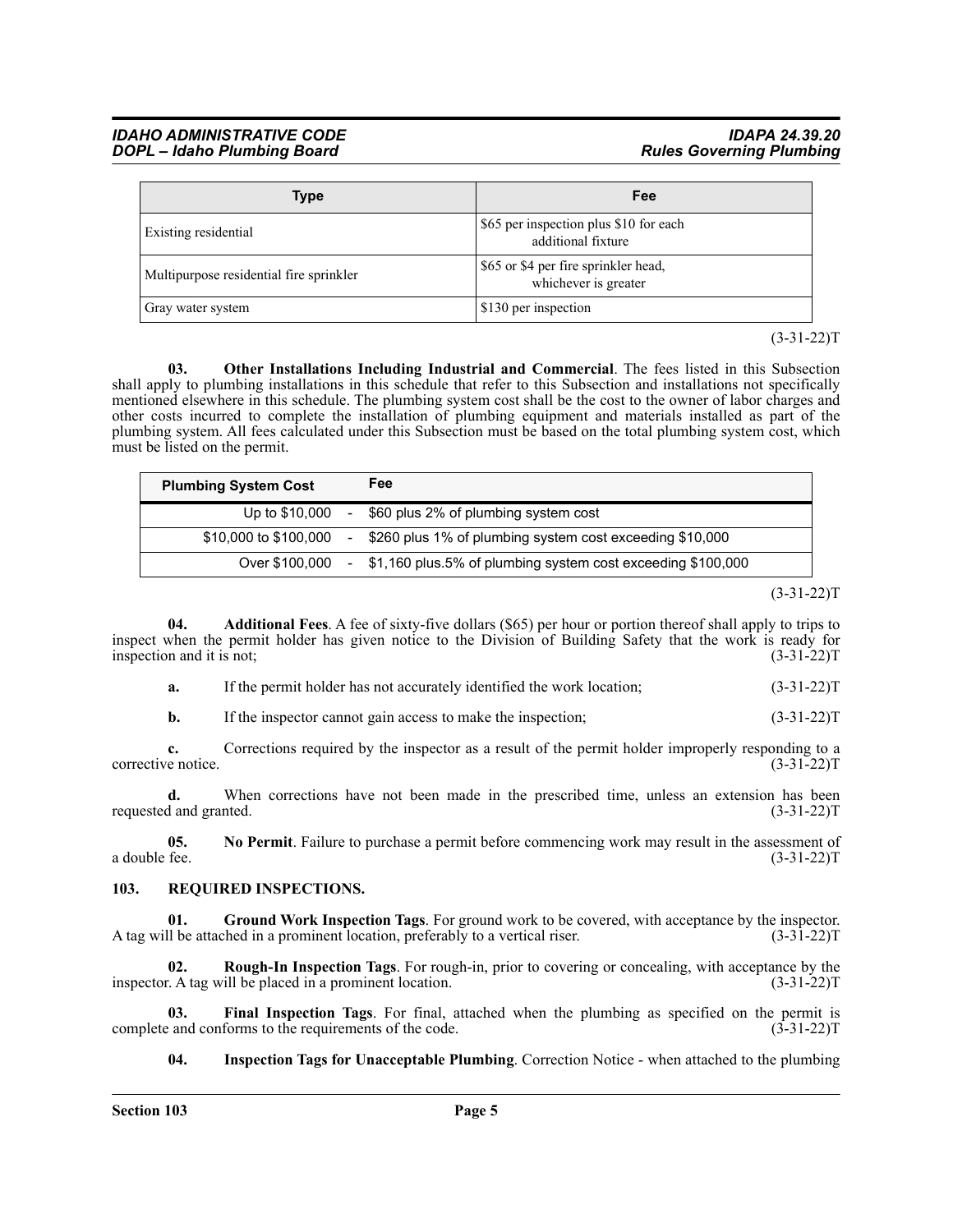system means that the plumbing is not acceptable and that corrections are required. A reinspection and reinspection fee for such installations shall be required in accordance with this chapter.  $(3-31-22)T$ 

### <span id="page-5-1"></span><span id="page-5-0"></span>**104. -- 199. (RESERVED)**

#### **SUBCHAPTER B – PLUMBING SAFETY LICENSING (Rule 201 through 210)**

<span id="page-5-2"></span>**201. LICENSURE HISTORY**. An applicant for any plumbing registration or certificate of competency who has been previously licensed as a journeyman or master plumber in any recognized jurisdiction is required upon application to the Division of Building Safety to disclose such licensure history and provide sufficient proof thereof. An applicant for any plumbing registration or certificate of competency who has been previously licensed as a journeyman or master plumber in any recognized jurisdiction will not be issued a plumbing apprentice registration. (3-31-22)T

#### <span id="page-5-3"></span>**202. APPRENTICE REGISTRATION.**

A person wishing to become a plumbing apprentice must register with the Division prior to going to work. The minimum age for any apprentice must be sixteen (16) years. No examination is required for such registration. (3-31-22)T

**01. Work Requirements**. A plumbing apprentice must work at the trade under the constant on-the-job supervision of a journeyman and in the employ of a contractor for a total of four (4) years, defined as a minimum of eight thousand (8,000) hours work experience in order to be eligible for a journeyman certificate of competency.

 $(3-31-22)T$ 

**02. Schooling Requirements**. A plumbing apprentice must complete a Board-approved related course of instruction for four (4) years in order to be eligible for a journeyman certificate of competency. Unless prior approval has been granted by the Division the apprentice must complete the required course work sequentially: year one (1) must be completed prior to beginning year two (2); year two (2) must be completed prior to beginning year three (3); and year three (3) must be completed prior to beginning year four (4). A minimum of one hundred fortyfour (144) hours of classroom or other Idaho Plumbing Board-approved instruction time per school year is required. A grade average of seventy percent (70%) must be attained in these courses. Upon completion of apprenticeship schooling, the apprentice must obtain a certificate of completion, or a letter signed by the chairman of his apprenticeship committee, and attach the certificate or letter to his application for a journeyman license. (3-31-22)T

#### **03. Journeyman Examination**. (3-31-22)T

**a.** Any plumbing apprentice who desires to take the written portion of the journeyman examination must complete an Idaho Plumbing Board approved related course of instruction for four (4) years as described in Subsection 202.02 of these rules prior to the date of the exam and provide a certificate of completion with the application for examination. There is no minimum work requirement in order to be eligible to take the written portion of the plumbing journeyman examination. (3-31-22)T

**b.** Successful completion of the journeyman written examination does not eliminate the requirement to complete four (4) years of work experience, defined as eight thousand (8,000) hours, under the constant on-the-job supervision of a journeyman plumber or the practical portion of the examination in order to be issued a journeyman certificate of competency. Successful completion of the written plumbing journeyman examination notwithstanding, no journeyman certificate of competency will be issued until an apprentice successfully completes the practical portion for the examination and furnishes to the Division proof of satisfaction of the work requirements contained in Subsection 011.01 of these rules. Satisfaction of the work requirements contained in Subsection 202.01 of these rules is required before any individual is eligible to take the practical portion of the journeyman examination. (3-31-22)T

# <span id="page-5-4"></span>**203. JOURNEYMAN**.

**01. Qualifications for Journeyman Plumber**. An applicant for a journeyman plumber's certificate of competency must have at least four (4) years' experience as an apprentice making plumbing installations under the constant on-the-job supervision of a qualified journeyman plumber, as provided by Section 54-2611, Idaho Code.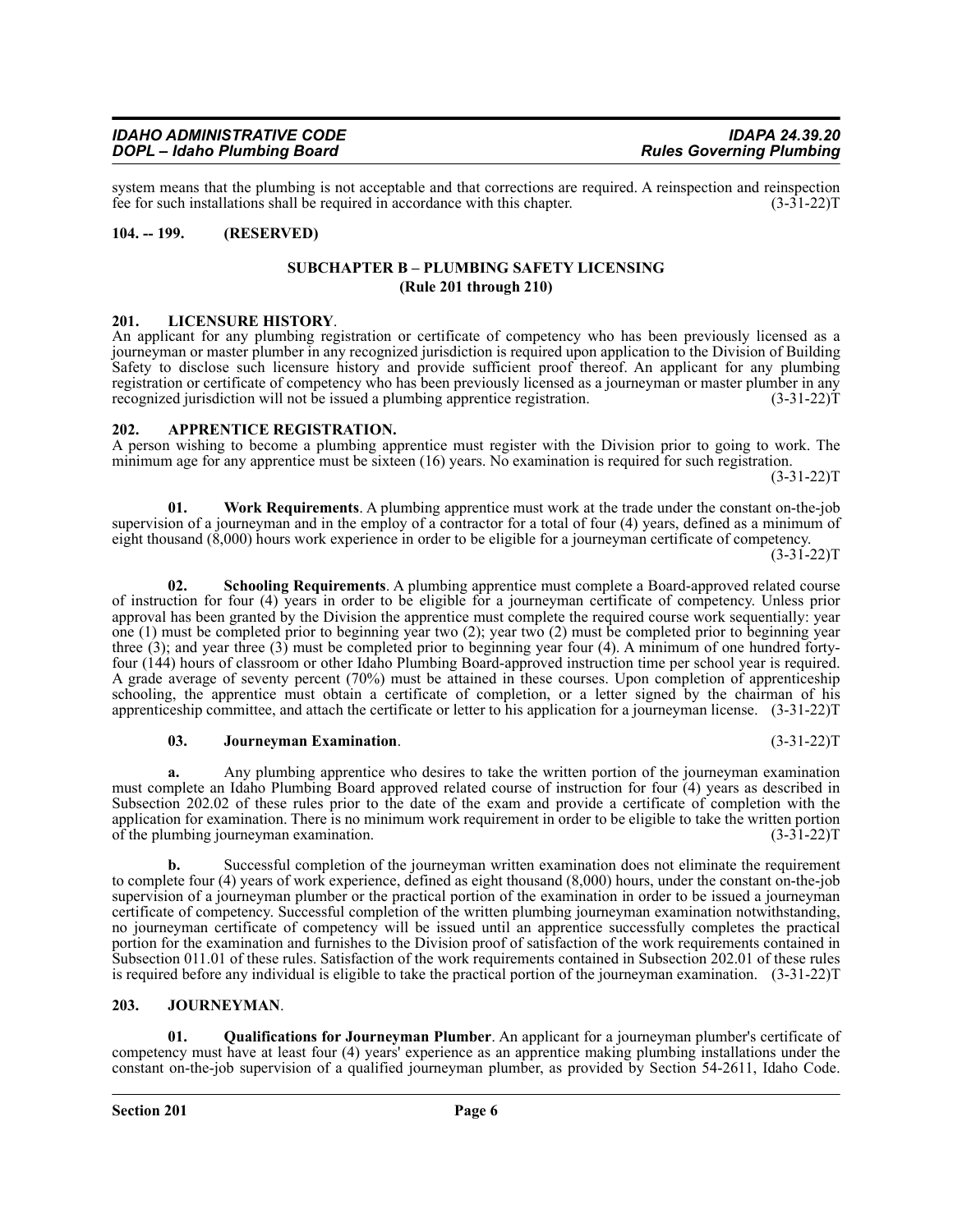Pipe fitting will not be accepted as qualifications for a journeyman plumber's certificate of competency. In order to obtain a journeyman certificate of competency, an individual must submit an application for examination and license. The application must be accompanied by proof the applicant has completed an approved course of instruction for four (4) years as provided in Subsection 202.02 of these rules. The journeyman examination may be taken by an individual who has successfully completed a Board-approved course of instruction for four (4) years as described in Subsection 202.03 of these rules. The examination fee is as prescribed by Section 54-2614, Idaho Code, and must accompany the application.  $(3-31-22)T$ 

**02. Examination**. The journeyman examination grade is based on answers to written questions and practical work performed on plumbing installations as determined by the Division after successful completion of the written examination. Time allowed for the written examination is four (4) hours. A passing grade is required on the written examination. The practical portion of the exam may be performed on a job in-progress or in a laboratory setting and must consist of work performed in either a residential or commercial application. The practical portion of the exam must pass with no violations. (3-31-22) T

# **03. Out-of-State Journeyman Applications**. (3-31-22)T

**a.** Exhibition of a license issued by another recognized jurisdiction may be accepted as proof of meeting the experience and schooling requirements listed in Subsections 203.01 and 203.02 of these rules. An application for a journeyman certificate of competency from an individual previously licensed as a journeyman in another jurisdiction recognized by the Idaho Plumbing Board must include satisfactory proof of licensure in such jurisdiction. The applicant must pay all applicable application and examination fees to the Division, and successfully complete the journeyman examination administered by the Division. (3-31-22) complete the journeyman examination administered by the Division.

**b.** An application for a journeyman certificate of competency from an individual who has never been previously licensed as a journeyman in a jurisdiction recognized by the Board must include evidence that demonstrates that the applicant has four (4) years of plumbing work experience of a nature at least equivalent to that which a plumbing apprentice must perform in Idaho, as well as four (4) years of schooling equivalent to that which a plumbing apprentice must complete in Idaho. Alternatively, such an applicant may submit proof verifying eight (8) years, defined as a minimum of sixteen thousand (16,000) hours of plumbing work experience of a nature at least equivalent to that which a plumbing apprentice must perform in Idaho. Upon submission of sufficient proof of having completed such experience and schooling requirements, such applicant must also pay all applicable application and examination fees to the Division, and successfully complete the journeyman examination administered by the Division. (3-31-22) Division. (3-31-22)T

# <span id="page-6-0"></span>**204. PLUMBING CONTRACTOR**.

**01. Qualifications for Plumbing Contractor**. A plumbing contractor must be certified as competent by the Idaho Plumbing Board and the administrator of the Division before he offers his service to the public. To obtain the certificate, he must first submit an acceptable application. The applicant must possess an active journeyman plumbing certificate of competency issued by the Division, a provable minimum of two and one-half (2 1/2) years' experience as a licensed journeyman plumber in the state of Idaho, as well as provide payment to the Division for all applicable application and examination fees, and successfully complete the contractor examination administered by the Division. The compliance bond required by Section 54-2606, Idaho Code, is be required to be on file with the Division upon successful completion of the examination. The examination fee is as prescribed by Section 54-2614, Idaho Code. (3-31-22) Section 54-2614, Idaho Code.

# **02. Out-of-State Contractor Applications**. (3-31-22)T

**a.** An applicant for a contractor certificate of competency who has previously been licensed as a journeyman in another jurisdiction recognized by the Idaho Plumbing Board must first obtain an Idaho journeyman certificate of competency in accordance with Section 203 of these rules. Such applicants may provide proof of two and one half (2 1/2) years of experience as a plumbing journeyman by providing satisfactory evidence to the Division of such work history in another recognized jurisdiction. Such applicants must also pay all applicable application and examination fees to the Division, and successfully complete the contractor examination administered by the Division. The compliance bond required by Section 54-2606, Idaho Code, is required to be on file with the Division upon successful completion of the examination. (3-31-22)T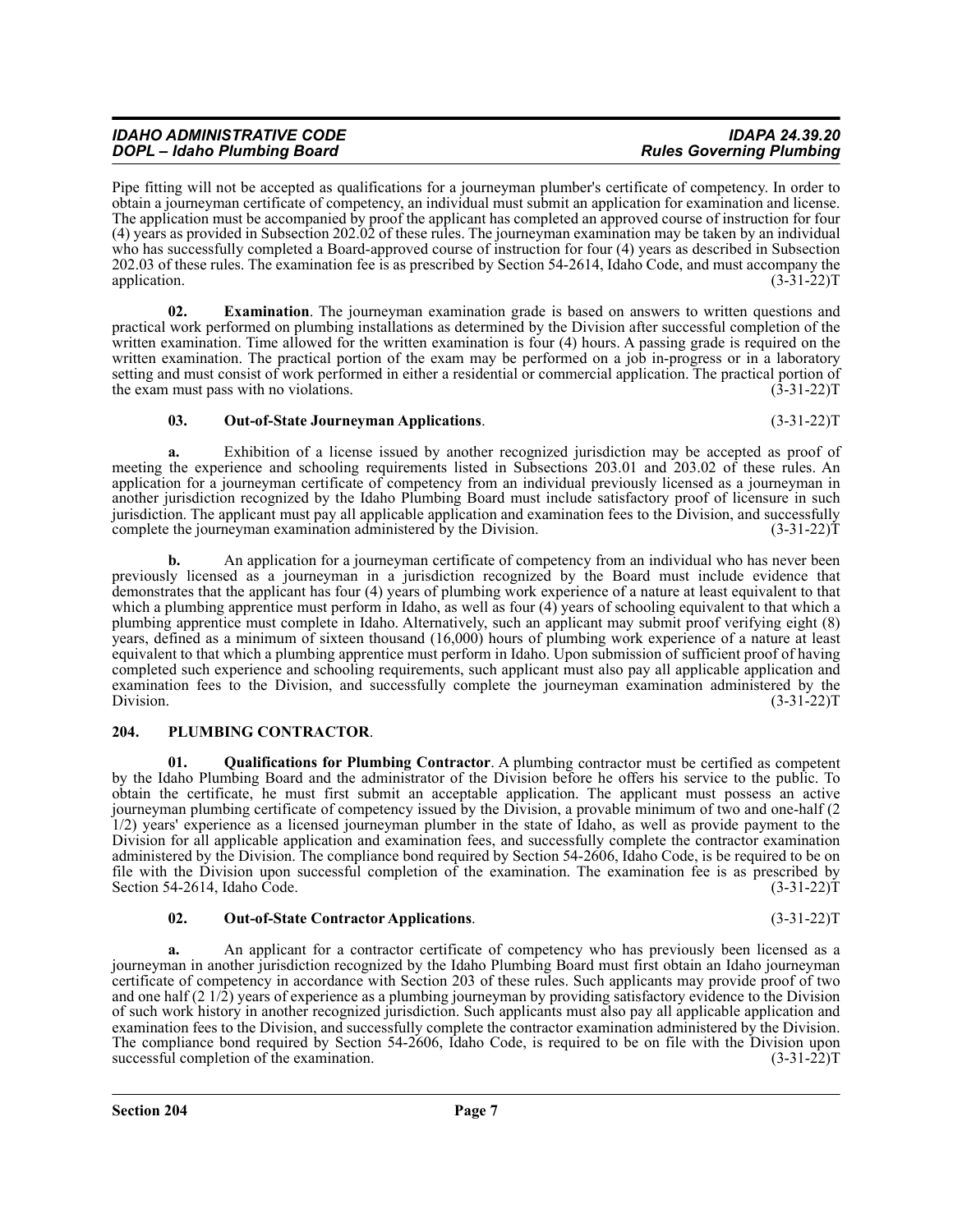**b.** An applicant for a contractor certificate of competency who has never been previously licensed as a journeyman in a jurisdiction recognized by the Idaho Plumbing Board must first obtain an Idaho journeyman certificate of competency in accordance with Section 203 of these rules. Such applicants must also provide proof of four (4) years of experience performing plumbing work of a nature equivalent to what a journeyman in Idaho must demonstrate to qualify for a contractor certificate of competency. Proof of such work experience may be provided by the submission of three (3) sworn affidavits from individuals attesting to the fact that the applicant has had at least four (4) years' experience performing such work. Alternatively, such an applicant must provide proof of two and one half (2 1/2) years of experience as a journeyman plumber in the state of Idaho. Such applicants must also pay all applicable application and examination fees to the Division, and successfully complete the contractor examination administered by the Division. The compliance bond required by Section 54-2606, Idaho Code, is required to be on file with the Division upon successful completion of the examination. Applications that are incomplete in any detail will be returned as unacceptable, or denied. (3-31-22) will be returned as unacceptable, or denied.

**03. Restrictive Use of Contractor Certificate**. Any individual holding a contractor certificate and designated by a firm to represent that firm for licensing purposes represents one (1) firm only, and must immediately notify the Division in writing when his working arrangement with that firm has been terminated for purposes of becoming self-employed or affiliation with another firm, or for any other reason. A license holder cannot represent any other person or firm, self-employed or otherwise, than originally stated on his application for license. When a change is made, he is required to so inform the Division. Otherwise, he is guilty of transferring his license in violation of Section 54-2610, Idaho Code, and is subject to license suspension, revocation, or refusal to renew under Section 54-2608, Idaho Code, or to prosecution under the provisions of Section 54-2628, Idaho Code. (3-31-22)T 54-2608, Idaho Code, or to prosecution under the provisions of Section 54-2628, Idaho Code.

**04. Previous Revocation**. Any applicant for a plumbing contractor's license who has previously had his plumbing contractor's license revoked for cause, as provided by Section 54-2608, Idaho Code, is considered as unfit and unqualified to receive a new plumbing contractor's license so long as such cause for revocation is continuing, and of such a nature that correction can be made by the applicant. (3-31-22)T

**05. Reviving an Expired License**. Any applicant for a plumbing contractor's license who has allowed his license to expire and seeks to revive it under the provisions of Section 54-2617, Idaho Code, may be denied a license as unfit and unqualified if, while operating under the license prior to expiration, he violated any of the laws, rules or regulations applicable to plumbing contractors, and such violation is continuing, and of such a nature that corrections can be made by the applicant. (3-31-22)T

**06. Effective Dates**. The effective dates of the compliance bond referred to in Subsection 204.01 of these rules coincide with the effective dates of the contractor's license. Proof of renewal of the compliance bond must<br>be on file with the Division before the contractor can renew or revive his license. (3-31-22) be on file with the Division before the contractor can renew or revive his license.

**07. Plumbing Contractor's Responsibility**. It is the responsibility of the plumbing contractor to ensure that all his employees working at the plumbing trade are licensed as provided by Idaho Code and these rules.  $(3-31-22)T$ 

**08. Advertising**. Any person or entity advertising to engage in the business, trade, practice, or work of a plumbing contractor as defined in Section 54-2611, Idaho Code, who does not possess a current and valid plumbing contractor certificate of competency issued by the Division of Building Safety, is in violation of the licensing provisions of Title 54, Chapter 26, Idaho Code. Such conduct is punishable as a misdemeanor as prescribed by Section 54-2628, Idaho Code, and subject to civil penalties in accordance with these rules. (3-31-22)T

**a.** For the purposes of this Section, advertising includes, but is not limited to: newspaper, telephone directory, community flier ads or notices; telephone, television, radio, internet, or door-to-door solicitations.

 $(3-31-22)T$ 

**b.** Any advertising, as defined in Subsection 204.08 of these rules, conducted by those persons or entities with a valid certificate of competency must include the contractor certificate of competency number.

 $(3-31-22)T$ 

# <span id="page-7-0"></span>**205. APPLICATIONS.**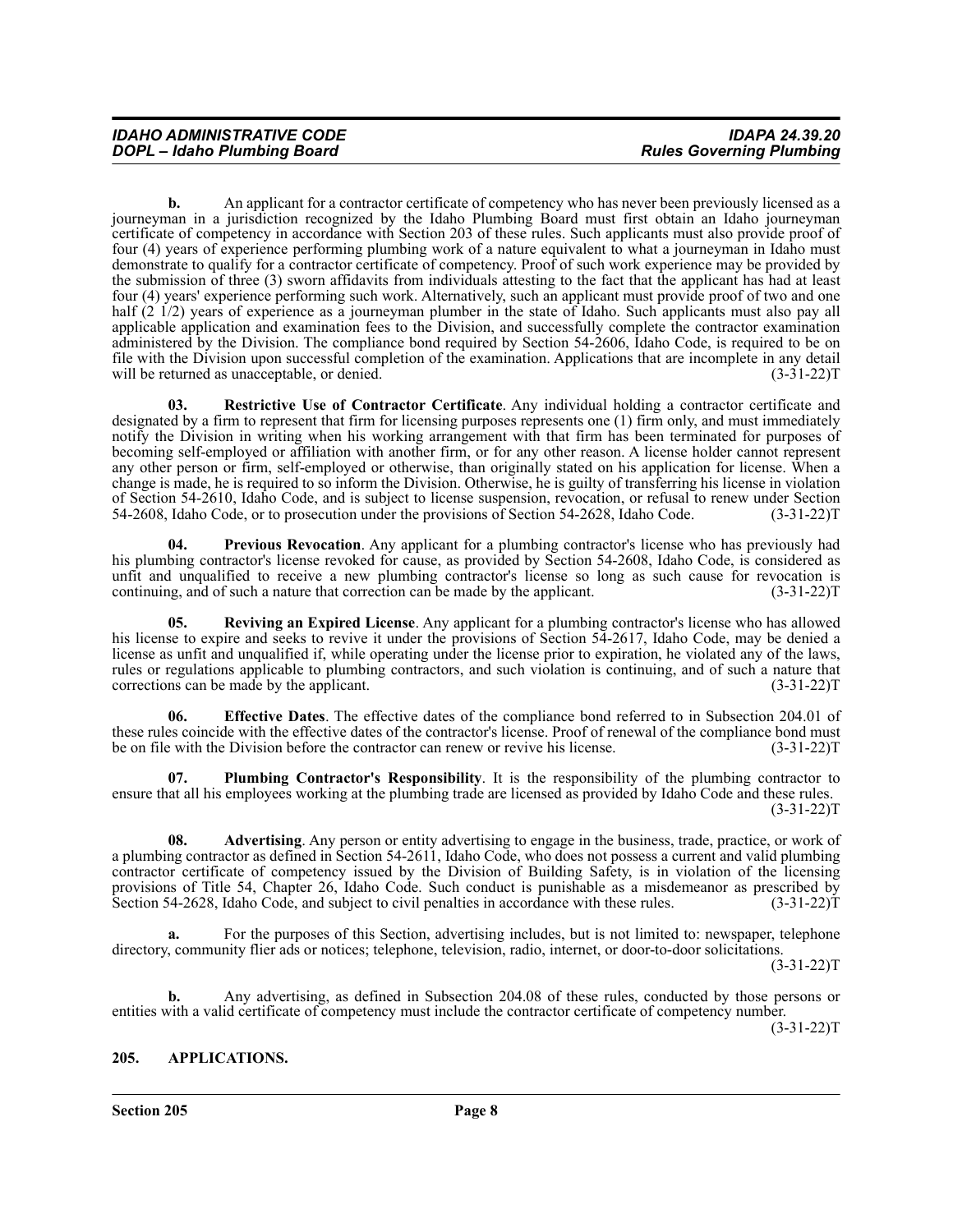| <b>IDAHO ADMINISTRATIVE CODE</b> | <b>IDAPA 24.39.20</b>           |
|----------------------------------|---------------------------------|
| DOPL - Idaho Plumbing Board      | <b>Rules Governing Plumbing</b> |

All applications for licenses must be properly completed giving all pertinent information, and signatures must be notarized. An application for a license must be submitted to the administrator of the Division and must be approved by an authorized representative of the Division before any examination is given and before any license is issued. The provisions of this section do not apply to renewal of licenses. (3-31-22) T

# <span id="page-8-0"></span>**206. EXAMINATIONS.**

**01. Examinations for Journeyman Plumber**. Written examinations for any journeyman plumber's license are formulated and approved by the Idaho Plumbing Board. Examination questions are based on the practical application of the Uniform Plumbing Code. No certificate of competency will be issued unless the applicant receives a final grade of seventy-five percent (75%) or higher on the written examination and passes the practical portion with no violations, as well as completes the work requirements described in Paragraph 202.03.a. of these rules. An applicant receiving a grade of less than seventy-five percent (75%) may apply for reexamination upon payment of the examination fee. An applicant has six (6) months to achieve a passing score. If an applicant does not achieve a passing score in six (6) months, the applicant must enroll in year four (4) in a, Idaho Plumbing Board-approved related training course, complete year four (4), be registered with the Division as an apprentice, and maintain registration as per Section 202 of these rules before the applicant will be eligible to apply for examination. A completion certificate for year four (4) and the proper application fee must accompany a new application for a journeyman examination. (3-31-22)T

**02. Professional Testing Services**. In lieu of the administration by the Idaho Plumbing Board of the examination for licenses pursuant to this rule, the Idaho Plumbing Board may contract with a professional testing service to administer the examination, and require license applicants to pay to the testing service the fee that they have set for the examination and to take such examination at the time set by such service. If the examination is conducted in this fashion, the Idaho Plumbing Board may charge and retain the application fee provided for by Section 54-2616, Idaho Code, to cover the cost of reviewing the applicant's application. (3-31-22)T

#### <span id="page-8-1"></span>**207. CERTIFICATES OF COMPETENCY – ISSUANCE, RENEWAL, EXPIRATION, REVIVAL – FEES.**

**01. Issuance**. Certificates of competency will be issued in such a manner as to create a renewal date that coincides with the birthdate of the individual to whom the certificate is issued and allows for renewals every three (3) years.  $(3-31-22)T$ 

**a.** Certificates of competency will be issued for a period of no less than one (1) year and no more than three (3) years. For example: a qualified applicant who applies for a certificate of competency in August of year one (1) but whose birthday will not occur until March of year two (2) will be issued a certificate of competency renewable on the anniversary of the applicant's birthdate. (3-31-22)T

**b.** The fee for issuance of certificates of competency will be prorated based on the number of months for which it is issued.  $(3-31-22)T$ 

**02. Renewal**. Certificates of competency will be renewed in such a manner as will achieve a staggered system of certificate renewal using the birthdate of the individual to whom the certificate is issued as the expiration  $\det$  (3-31-22)T

**a.** Certificates of competency will be renewed for a period of no less than one (1) year and no more than three (3) years.  $(3-31-22)T$ 

**b.** The fee for renewal of certificates of competency will be prorated based on the number of months for which it is issued.  $(3-31-22)T$ 

**c.** Continuing Education. The Idaho Plumbing Board will establish criteria for approval of instruction and instructors and courses and instructors will be approved by the Division of Building Safety. Proof of completion of the following continuing education requirements must be submitted to the Division prior to, or with the application for, licensure renewal by any licensee in order to renew a journeyman or contractors plumbing license. (3-31-22)T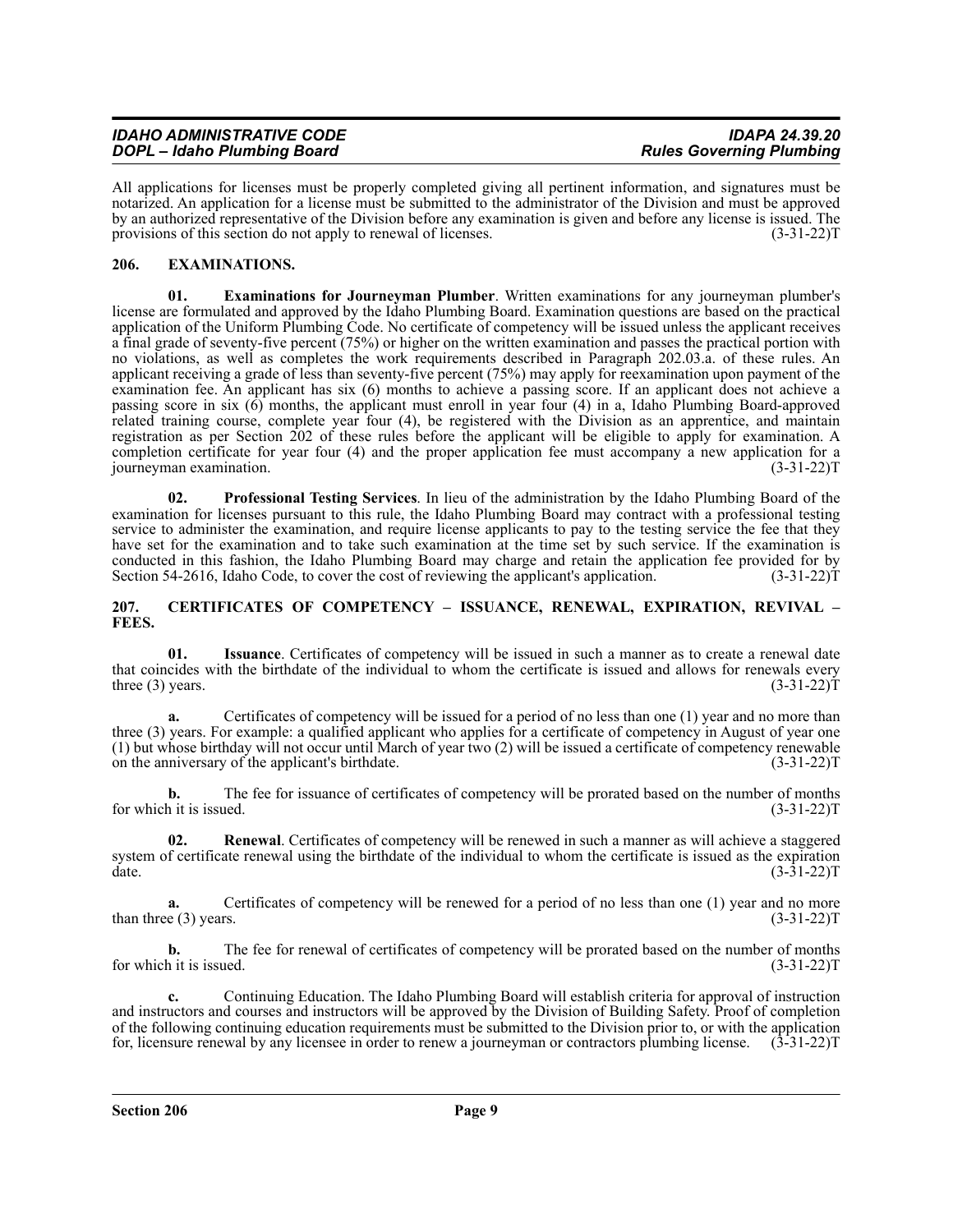| IDAHO ADMINISTRATIVE CODE   | IDAPA 24.39.20                  |
|-----------------------------|---------------------------------|
| DOPL – Idaho Plumbing Board | <b>Rules Governing Plumbing</b> |

i. Journeymen must complete eight (8) hours of continuing education for every three-year license cycle, or complete an exam administered by the Division. Of the required eight (8) hours, four (4) hours must be plumbing code update related and the other four (4) hours may be industry related training. (3-31-22)T

ii. Contractors must complete sixteen (16) hours of continuing education for every three-year license cycle. Hours accrued obtaining journeyman education may be applied toward this requirement whenever applicable.  $(3-31-22)T$ 

#### **03. Expiration - Revival**. (3-31-22)T

**a.** A certificate that has expired may be revived in accordance with Section 54-2617, Idaho Code by a completed application and meeting all other certification requirements. (3-31-22) submitting a completed application and meeting all other certification requirements.

**b.** Revived certificates will be issued in such a manner as to create a renewal date that coincides with the birthdate of the applicant to achieve a staggered system of renewal. (3-31-22)T

#### <span id="page-9-0"></span>**208. APPLIANCE PLUMBING SPECIALTY LICENSE.**

The purpose of this section is to set out the special types of plumbing installations for which an appliance plumbing specialty license is required; to set out the minimum experience requirements for such licenses; and to describe the procedure for securing such licenses. (3-31-22)T

**01. Qualified Journeyman Plumbers**. Qualified journeyman plumbers as defined in Section 54- 2611(b), Idaho Code, are permitted to make installations as subsequently described herein without securing an additional license for said installation. (3-31-22)T

**02. Qualified Apprentice Plumbers**. Qualified apprentice plumbers as defined in Section 54-2611(c), Idaho Code, are permitted to make installations as subsequently described herein without securing an additional license for said installation. (3-31-22) license for said installation.

#### **03. Minimum Experience Requirements**. (3-31-22)T

**a.** Experience gained by an individual while engaged in the practice of appliance plumbing specialty is not considered towards the satisfaction of the minimum experience requirements for licensing as a journeyman plumber. (3-31-22) plumber.  $(3-31-22)T$ 

**b.** All qualified appliance plumbing specialty journeymen must be licensed and be in the employ of a plumbing contractor or specialty contractor limited to this category. (3-31-22) licensed plumbing contractor or specialty contractor limited to this category.

Appliance plumbing specialty contractors must have a two thousand dollar (\$2,000) surety bond, thirty (30) months minimum journeyman experience, and successful completion of appliance plumbing specialty contractor's test. contractor's test.

**d.** Appliance plumbing specialty journeymen must have eighteen (18) months apprentice on-the-job experience, satisfactory completion of seventy-two (72) hours of Idaho Plumbing Board-approved, related training classes and successful completion of the appliance plumbing specialty journeyman's test.  $(3-31-22)\bar{T}$ 

**e.** Appliance plumbing specialty apprentices must be employed by a licensed contractor, under the supervision of a journeyman, be enrolled in or have completed Idaho Plumbing Board-approved related training classes and maintain state registration. (3-31-22) classes and maintain state registration.

# **04. Special Grandfathering Provision**. (3-31-22)T

**a.** Contractor: In lieu of the thirty (30) months minimum journeyman experience requirement, an individual may use five (5) years' experience of owning and operating a business where this specialty applies and satisfactory completion of seventy-two (72) hours of Idaho Plumbing Board-approved related training classes. For this purpose, a business is defined as an activity in which tax returns were required to be and have been filed for at least five (5) years.  $(3-31-22)T$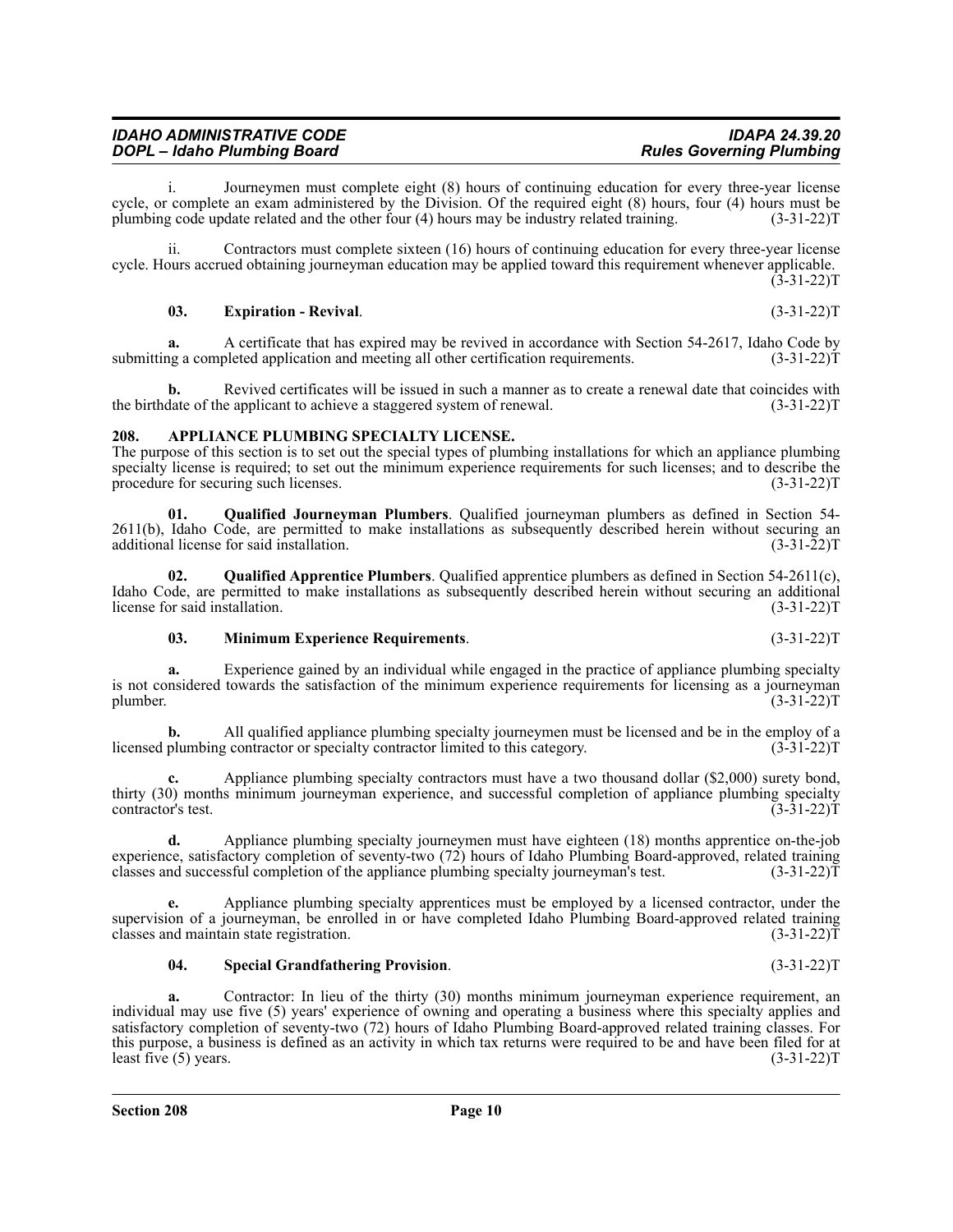supervision of a journeyman, be enrolled in or have completed Idaho Plumbing Board-approved related training classes and maintain state registration. (3-31-22) classes and maintain state registration.

**a.** Contractor: In lieu of the thirty (30) month minimum journeyman experience requirement, an individual may use three (3) years' experience of owning and operating a business where this specialty applies and satisfactory completion of twenty-four (24) hours of Idaho Plumbing Board-approved related training classes. For

this purpose, a business is defined as an activity in which tax returns were required to be and have been filed for at

**d.** Water pump specialty journeymen must have eighteen (18) months apprentice on-the-job experience, satisfactory completion of twelve (12) hours of Idaho Plumbing Board-approved, related training classes and successful completion of the water pump plumbing specialty journeyman's test. (3-31-22) and successful completion of the water pump plumbing specialty journeyman's test.

journeyman plumber. **b.** All qualified water pump plumbing specialty journeymen must be licensed and be in the employ of a licensed plumbing contractor or specialty contractor limited to this category. (3-31-22)T

thirty (30) months minimum journeyman experience, and successful completion of water pump plumbing specialty contractor's test. (3-31-22)T

**c.** Water pump plumbing specialty contractors must have a two thousand dollars (\$2,000) surety bond,

**e.** Water pump plumbing specialty apprentices must be employed by a licensed contractor, under the

**03. Minimum Experience Requirements**. (3-31-22)T **a.** Experience gained by an individual while engaged in the practice of water pump plumbing specialty is not considered towards the satisfaction of the minimum experience requirements for licensing as a<br>journeyman plumber. (3-31-22)

additional license for said installation. (3-31-22)T

**02. Qualified Apprentice Plumbers**. Qualified apprentice plumbers as defined in Section 54-2611(c),

# <span id="page-10-0"></span>**209. WATER PUMP PLUMBING SPECIALTY LICENSE.**

formulated from the practical application of the sections of the Uniform Plumbing Code.

The purpose of this section is to set out the special types of plumbing installations for which a water pump plumbing specialty license is required; to set out the minimum experience requirements for such licenses; and to describe the

**b.** Journeyman: In lieu of the eighteen (18) months apprentice on-the-job experience requirement, an

**05. Examinations for Specialty Licenses**. Written examinations for specialty plumbing licenses are ed from the practical application of the sections of the Uniform Plumbing Code. (3-31-22)T

**Scope of Work Permitted**. Permitted to disconnect, cap, remove, and reinstall within sixty (60)

individual may use five (5) years' experience working for a business where this specialty applies. For this purpose, working for a business is defined as being issued a W-2 earning form from a related business or businesses for at least five (5) years.  $(3-31-22)T$ 

inches of original location: water heating appliance, water treating or filtering devices; air or space temperature modifying equipment which involves potable water; humidifier; temperature and pressure relief valves; condensate drains and indirect drains in one-family and two-family residences only. Does not include installation, testing, or certifying of backflow prevention devices. Does NOT include any modification to the drain, waste or vent systems.

Must comply with all Idaho plumbing laws and rules and the requirements of the Uniform Plumbing Code.

procedure for securing such licenses. (3-31-22)T

**01. Qualified Journeyman Plumbers**. Qualified journeyman plumbers as defined in Section 54- 2611(b), Idaho Code, are permitted to make installations as subsequently described herein without securing an

Idaho Code, are permitted to make installations as subsequently described herein without securing an additional

license for said installation. (3-31-22)T

*DOPL – Idaho Plumbing Board* 

 $(3-31-22)T$ 

**04. Special Grandfathering Provision**. (3-31-22)T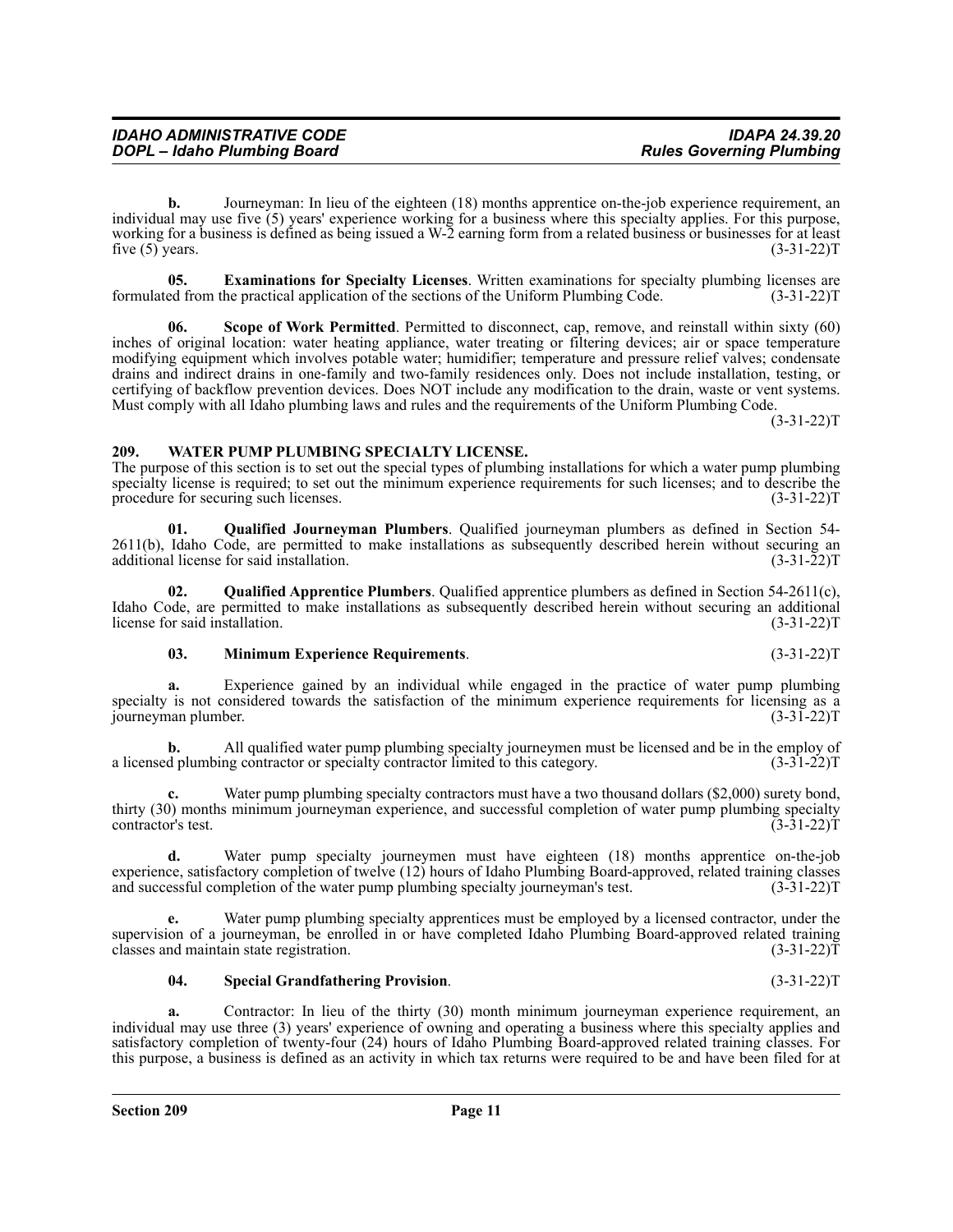#### *IDAHO ADMINISTRATIVE CODE IDAPA 24.39.20 DOPL – Idaho Plumbing Board*

least three (3) years.  $(3-31-22)T$ 

**b.** Journeyman: In lieu of the eighteen (18) months apprentice on-the-job experience requirement, an individual may use three (3) years' experience working for a business where this specialty applies. For this purpose, working for a business is defined as being issued a W-2 earning form from a related business or businesses for at least three (3) years.  $(3-31-22)T$ 

**05. Examinations for Specialty Licenses**. Written examinations for specialty plumbing licenses are formulated from the practical application of the sections of the Uniform Plumbing Code. (3-31-22)T

**06. Scope of Work Permitted**. Permitted to install and connect water service piping from pump to storage expansion pressure tank in one (1) and two (2) family residences only. Does not include installation, testing or certifying of backflow prevention devices. Must comply with all Idaho plumbing laws and rules and the requirements of the Uniform Plumbing Code. (3-31-22)T

#### <span id="page-11-1"></span><span id="page-11-0"></span>**210. -- 300. (RESERVED)**

# **SUBCHAPTER C – IDAHO STATE PLUMBING CODE (Rule 301)**

#### <span id="page-11-2"></span>**301. ADOPTION AND INCORPORATION BY REFERENCE OF THE IDAHO STATE PLUMBING CODE.**

The Idaho State Plumbing Code published in 2017, including Appendices "A, B, C, D, E, G, I, J, K and L," (herein ISPC) is adopted and incorporated by reference with amendments as prescribed by the Idaho Plumbing Board and contained in this Section. The Idaho State Plumbing Code is modeled after the 2015 Uniform Plumbing Code (UPC).  $(3-31-22)T$ 

#### **01. Section 105.3 Testing of Systems**. (3-31-22)T

**a.** Delete and replace the following: Plumbing systems must be tested and approved in accordance with this code or the Authority Having Jurisdiction. Tests may be conducted in the presence of the Authority Having<br>Jurisdiction or the Authority Having Jurisdiction's duly appointed representative. (3-31-22) Jurisdiction or the Authority Having Jurisdiction's duly appointed representative.

**b.** No test or inspection is required where a plumbing system, or part thereof, is set up for exhibition purposes and has no connection with a water or drainage system. In cases where it would be impractical to provide the required water or air tests, or the presences of the Authority Having Jurisdiction, or for minor installations and repairs, the Authority Having Jurisdiction, in accordance with procedures established thereby, is permitted to make such inspection as deemed advisable in accordance with the intent of this code. Joints and connections in the plumbing system must be gastight and watertight for the pressures required by the test. (3-31-22)T

**02. Section 218 Definitions**. Delete definition of "Plumbing System." Incorporate definition of "Plumbing System" as set forth in Section 54-2604, Idaho Code. (3-31-22)T

**03. Section 314.4 Excavations**. Add: Where unsuitable or soft material is encountered, excavate to a depth not less than two (2) pipe diameters below the pipe and replace with select backfill. Such backfill must be sand, fine gravel, or stone and must provide lateral support for the pipe. Where rock is encountered, the trench must be excavated to a minimum depth of six (6) inches (152 mm) below the bottom of the pipe. Sand must be added to provide uniform bedding and support for the pipe. The pipe may not rest on any rock at any point, including joints.  $(3-31-22)T$ 

**04. Section 401.2 Qualities of Fixtures**. Replace with the following: Plumbing fixtures must be constructed of dense, durable, non-absorbent materials and must have smooth, impervious surfaces, free from unnecessary concealed fouling surfaces. (3-31-22)T

- **05. Section 403.3 Exposed Pipes and Surfaces**. Delete. (3-31-22)T
- **06. Section 407.4 Transient Public Lavatories**. Self-closing or self-closing metering faucets may be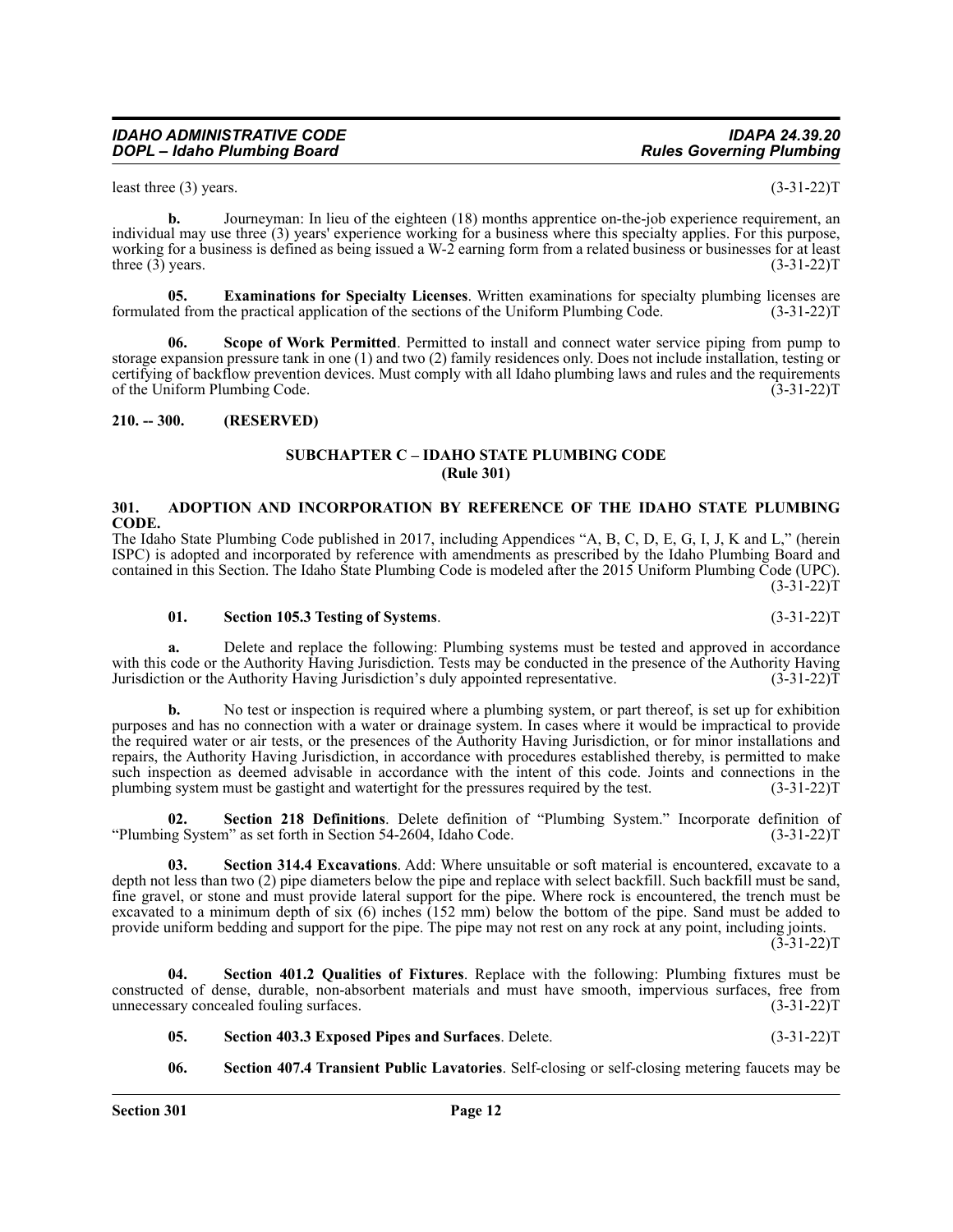| <b>IDAHO ADMINISTRATIVE CODE</b> | <b>IDAPA 24.39.20</b>           |
|----------------------------------|---------------------------------|
| DOPL - Idaho Plumbing Board      | <b>Rules Governing Plumbing</b> |

installed on lavatories intended to serve the transient public, such as those in, but not limited to, service stations, train stations, airports, restaurants, convention halls, and rest stops. Installed metered faucets must deliver a maximum of zero point two six  $(0.26)$  gallons (one point zero  $(1.0)$  liter) of water per use.  $(3-31-22)$ T

**07. Section 408.5 Finished Curb or Threshold**. Delete the last sentences of the first paragraph and replace with the following: The finished floor of the receptor must slope uniformly from the sides toward the drain not less than one-eighth (1/8) inch per foot (20.8 mm/m), nor more than one-half (1/2) inch per foot (41.8 mm/m).

 $(3-31-22)T$ 

**08. Section 408.7.5 Tests for Shower Receptors**. Delete. (3-31-22)T

#### **09. Section 409.4 Limitation of Hot Water in Bathtubs and Whirlpool Bathtubs**. Delete.  $(3-31-22)T$

**10. Table 501.1(1) First Hour Rating**. Delete Table 501.1(1) and replace with the following:

| TABLE 501.1(1) FIRST HOUR RATING1 |    |                      |    |    |    |          |    |    |    |    |    |
|-----------------------------------|----|----------------------|----|----|----|----------|----|----|----|----|----|
| Number of Bathrooms               |    | 2 to 2.5<br>1 to 1.5 |    |    |    | 3 to 3.5 |    |    |    |    |    |
| Number of Bedrooms                |    |                      |    |    |    |          |    |    |    |    |    |
| First Hour Rating, 2 Gallons      | 38 | 49                   | 49 | 49 | 62 | 62       | 74 | 62 | 74 | 74 | 74 |

For SI units: one (1) gallon =  $3.785$  L

Notes:

1 The first hour rating is found on the "Energy Guide" label.

2 Solar water heaters must be sized to meet the appropriate first hour rating as shown in the table. (3-31-22)T

**11. Section 503.1 Inspection of Chimneys or Vents**. Add the following to the end of section 503.1: Water heating appliances using Category 3 or 4 exhaust venting must be tested in its entirety with five (5) pounds of air for fifteen (15) minutes. Plastic vents must be constructed using manufacturer's instructions. (3-31-22)T

# **12. Section 507.2 Seismic Provisions**. Delete. (3-31-22)T

**13. Section 507.13 Installation in Garages**. Replace 507.13 with the following: Any plumbing appliance or appurtenance in residential garages and in adjacent spaces that open to the garage and are not part of the living space of a dwelling unit must be installed so that burners, burner-ignition devices or other sources of ignition are located not less than eighteen (18) inches (450 mm) above the floor unless listed as flammable vapor ignition resistant. (3-31-22) resistant.  $(3-31-22)T$ 

# **14. Table 603.2 Backflow Prevention Devices, Assemblies and Methods**. (3-31-22)T

**a.** Delete from the table the entire row related to freeze resistant sanitary yard hydrant devices.  $(3-31-22)T$ 

**b.** Delete the backflow preventer for Carbonated Beverage Dispensers text from the first column of the table and replace with the following: Backflow preventer for Carbonated Beverage Dispensers (Reduced Pressure Principle Backflow Prevention Assembly). (3-31-22) T

**15. Section 603.5.7 Outlets with Hose Attachments**. Delete and replace with the following: Potable water outlets with hose attachments, other than water heater drains, boiler drains, freeze resistant yard hydrants and clothes washer connections, must be protected by a nonremovable hose bibb-type backflow preventer, a nonremovable hose bibb-type vacuum breaker, or by an atmospheric vacuum breaker installed not less than six (6) inches (one hundred fifty-two (152) mm) above the highest point of usage located on the discharge side of the last valve. In climates where freezing temperatures occur, a listed self-draining frost-proof hose bibb with an integral backflow preventer or vacuum breaker must be used. (3-31-22) backflow preventer or vacuum breaker must be used.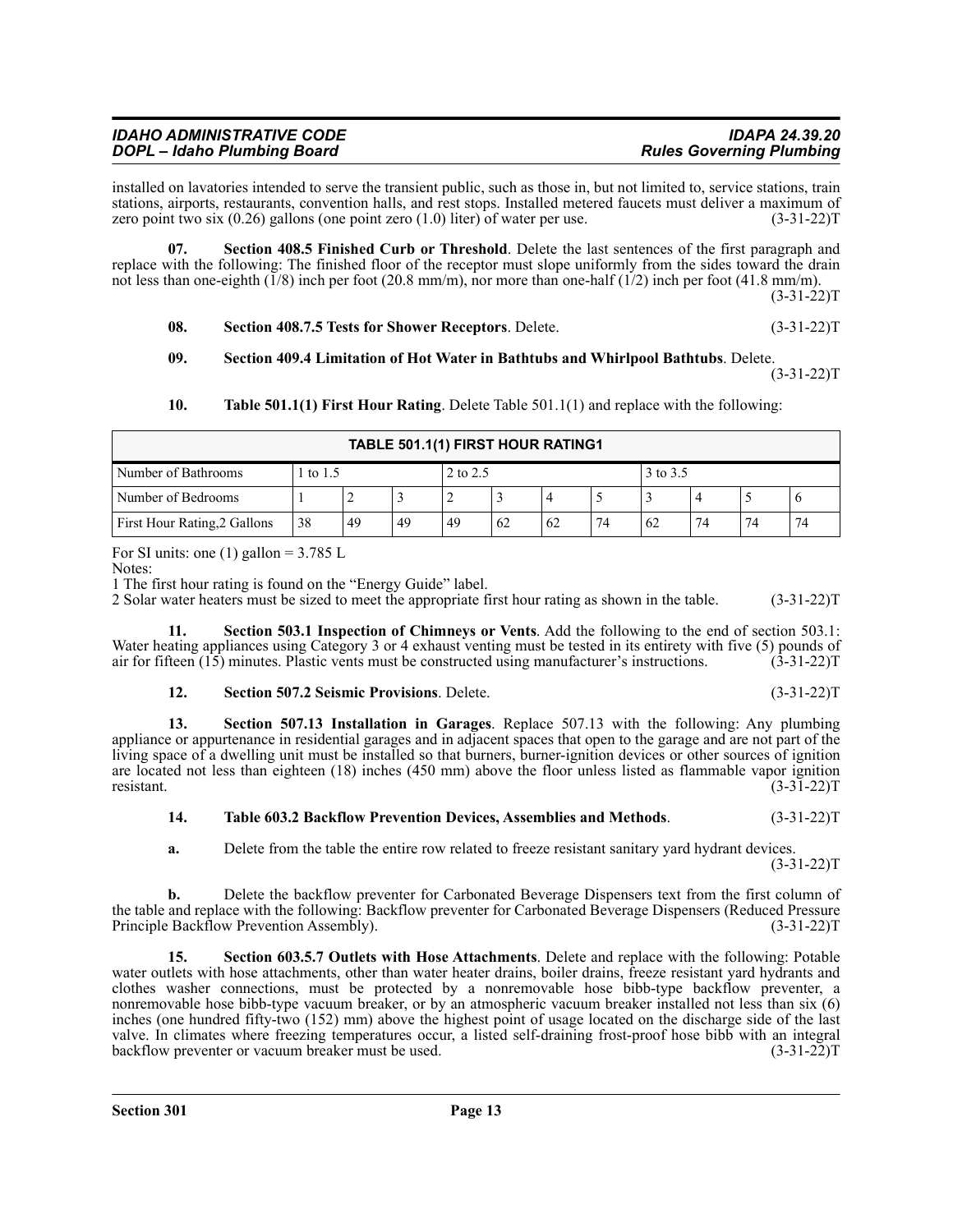| <b>IDAHO ADMINISTRATIVE CODE</b> | <b>IDAPA 24.39.20</b>           |
|----------------------------------|---------------------------------|
| DOPL - Idaho Plumbing Board      | <b>Rules Governing Plumbing</b> |

**16. Section 603.5.12 Beverage Dispensers**. Delete and replace with the following: Potable water supply to, carbonated beverage dispensers must be protected by an air gap or a Reduced Pressure Principle Backflow Prevention Assembly in accordance with ASSE 1013. For carbonated beverage dispensers, piping material installed downstream of the backflow preventer must not be affected by carbon dioxide gas. Potable water supply to beverage dispensers and coffee machines must be protected by an air gap or a vented backflow preventer in accordance with ASSE 1022. (3-31-22)T

| -17. | Section 603.5.17 Potable Water Outlets and Valves. Delete. | $(3-31-22)T$ |
|------|------------------------------------------------------------|--------------|
|      |                                                            |              |

**18. Section 603.5.21 Chemical Dispensers**. Add the following new section 603.5.21: The water supply to chemical dispensers must be protected against backflow. The chemical dispenser must comply with ASSE 1055 or the water supply must be protected by one of the following methods: (3-31-22)T

| $(3-31-22)T$<br>a.<br>Air gap; |  |  |
|--------------------------------|--|--|
|--------------------------------|--|--|

| Atmospheric vacuum breaker (AVB):<br>b. | $(3-31-22)T$ |
|-----------------------------------------|--------------|

**c.** Pressure vacuum breaker backflow prevention assembly (PVB); (3-31-22)T

- **d.** Spill-resistant pressure vacuum breaker (SVB); or (3-31-22)T
- **e.** Reduced-pressure principle backflow prevention assembly (RP). (3-31-22)T

**19. Section 604.10.1 Tracer Wire**. Add the following exception: Where the electrical wiring for the pump is installed in the same trench as the water line, from the point of origin to the structure, a tracer wire is not required. (3-31-22) required.  $(3-31-22)T$ 

**20. Section 605.6.2 Mechanical Joints**. Add to the end of the section the following: Listed PE (polyethylene), one hundred sixty (160) psi minimum, water service and yard piping may be installed within a building (above ground and below ground) with one (1) joint, provided that only listed and approved metallic transition fittings must be used. Polyethylene (PE) plastic pipe or tubing and fitting joining methods must be installed in accordance with the manufacturer's installation instructions. (3-31-22)T

**21. Section 609.1 Installation**. Delete the following sentence: Building supply yard piping must be not less than twelve (12) inches (305 mm) below the average local frost depth; and replace it with the following: The cover must be not less than forty-two (42) inches (1068mm) below grade. (3-31-22)T

**22. Section 609.4 Testing**. Deleting the phrase "Except for plastic piping," at the beginning of the third sentence and add the following sentence at the end of the section: Plastic piping is to be tested in accordance with manufacturer's installation standards. (3-31-22) manufacturer's installation standards.

| 23. | Section 609.10 Water Hammer. Does not apply to residential construction. | $(3-31-22)T$ |
|-----|--------------------------------------------------------------------------|--------------|
|     |                                                                          |              |

**24. Section 609.11 Pipe Insulation**. Delete. (3-31-22)T

**25. Table 610.3 and Appendix Table A 103.1**. Change fixture unit loading value for both public and private for bathtub or combination bath/shower, and clothes washers to two (2) fixture units. (3-31-22)T

**26. Section 610.2 Pressure Loss**. Add the following: All new one (1) and two (2) family residences built slab on grade or that will have a finished basement at the time of final inspection must have a pre-plumbed water softener loop. The kitchen sink must have one (1) hot soft line and one (1) cold soft line and one (1) cold hard line. Exterior cold hose bibbs intended for irrigation purposes must be piped with hard water. (3-31-22) E

**27. Table 611.4 Sizing of Residential Softeners**. Amend Footnote 3 to read: Over four (4) bathroom groups, softeners must be sized according to the manufacturer's standards.

**28. Section 612.0 Residential Sprinkler System**. Add the following to the end of the first sentence in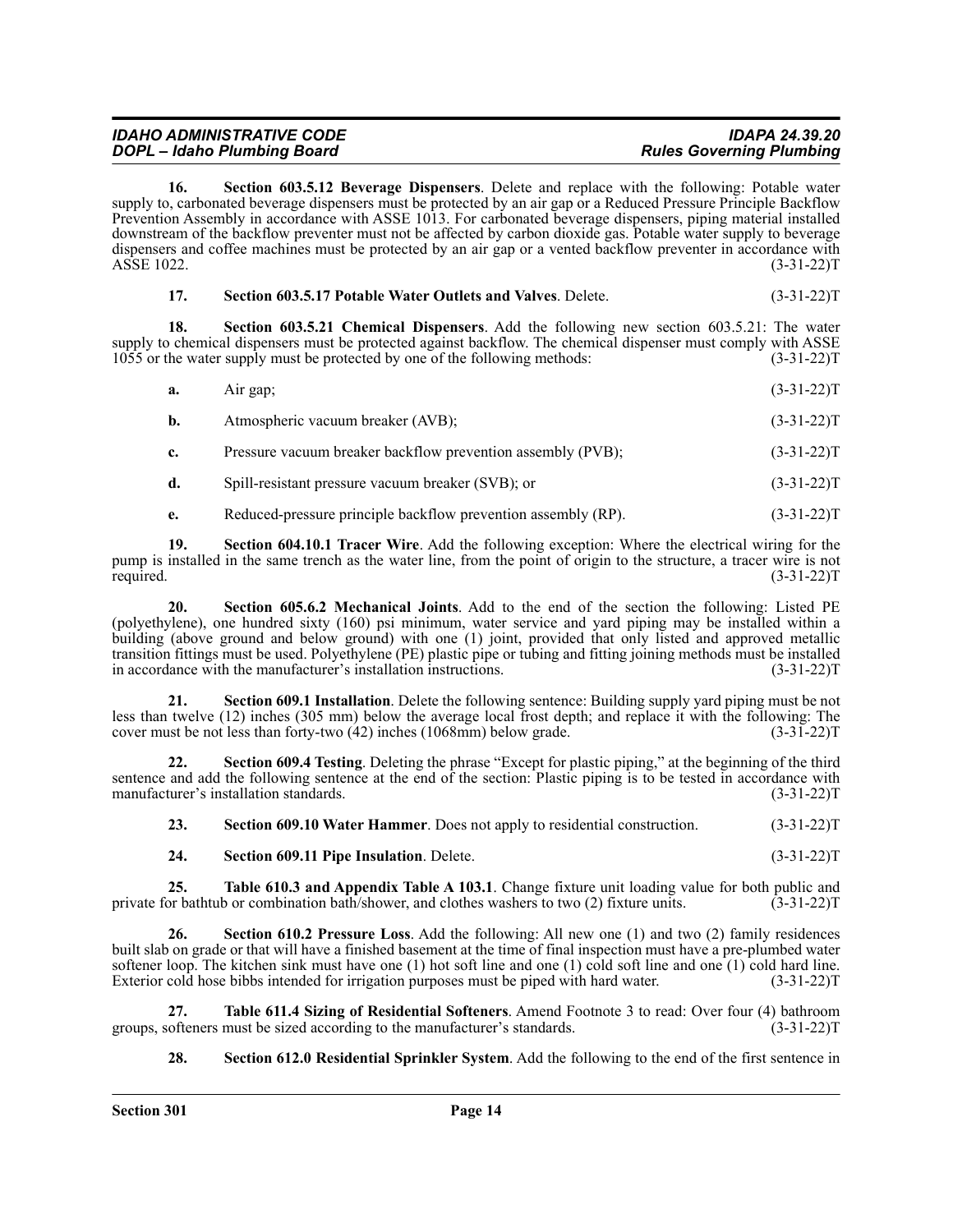| <b>IDAHO ADMINISTRATIVE CODE</b> | <b>IDAPA 24.39.20</b>           |
|----------------------------------|---------------------------------|
| DOPL - Idaho Plumbing Board      | <b>Rules Governing Plumbing</b> |

section 612.1: and the requirements of the Authority Having Jurisdiction (AHJ). (3-31-22) T

**29. Table 702.1 Drainage Fixture Unit Valves (DFU)**. Change fixture unit loading value for clothes washers, domestic for private to two  $(2)$  fixture units.

**30. Section 703.1 Minimum Size**. Add the following at the end of section 703.1: No portion of the drainage or vent system installed underground, underground under concrete or below a basement or cellar must be less than two (2) inches in diameter. (3-31-22)T

**Section 704.2 Single Vertical Drainage Pipe**. Two inch (2") and smaller double sanitary tees may to back or side by side fixture trap arms without increasing the barrel size. (3-31-22) be used for back to back or side by side fixture trap arms without increasing the barrel size.

**32. Section 704.3 Commercial Sinks**. Delete. (3-31-22)T

**33. Table 703.2 Maximum Unit Loading and Maximum Length of Drainage and Vent Piping**. Change fixture unit loading value for one and a half  $(1\ 1/2)$  inch horizontal drainage to two  $(2)$  fixture units. (3-31-22)T

**34. Section 705.5.2 Solvent Cement Joints**. Add to the end of the section the following: PVC DWV may be joined by the use of one-step solvent cement listed or labeled per U.P.C. Section 301.1.1.

**35.** Section 707.4 Locations. Add the following: A clean out must be installed for double sanitary tees two (2) inches (50 mm) or less in diameter that receive the discharge from fixture connections. Exception in Section 707.4 does not apply. A full-sized accessible cleanout must be installed in the vertical immediately above the floor or at the base of each waste or soil stack. A full-size cleanout extending to or above finished grade line must be installed at the junction of the building drain and the building sewer. Cleanouts must be installed at fifty (50) foot intervals in horizontal drain lines two (2) inches or smaller. (3-31-22) T

**36. Section 710.3(4) Sewage Ejectors and Pumps**. Add: Exception (4): One (1) pump is permitted for "public use" occupancies provided that such tank receives the discharge of not more than one (1) water closet and ten<br>(10) fixture units (See Section 710.9 Alarms). (3-31-22)  $(10)$  fixture units (See Section 710.9 Alarms).

**37. Section 710.5 Size Building Drains and Sewers**. Add the following exception: In single family dwellings, one (1) fixture unit may be allowed for each gallon per minute of flow from a pump or a sump ejector.  $(3-31-22)T$ 

**38. Section 712.1 Media**. In the first sentence, delete the phrase "except that plastic pipe must not be tested with air." (3-31-22)T

**39. Section 717.0 Size of Building Sewers**. Add the following to the end of section 717.1: Exception: The building drain and building sewer is not less than four (4) inches extending from its connection with the city or private sewer system and must run full size to inside the foundation or building lines. (3-31-22)T

**40.** Section 723.0 General. Delete the following sentence: "Plastic DWV piping systems must not be the air test method." (3-31-22) tested by the air test method."

**41. Section 801.3.3 Food Handling Fixtures**. Add: Food preparation sinks, pot sinks, scullery sinks, dishwashing sinks, silverware sinks, commercial dishwashing machines, silverware-washing machines, steam kettles, potato peelers, ice cream dipper wells, and other similar equipment and fixtures must be indirectly connected to the drainage system by means of an air gap. The piping from the equipment to the receptor must not be smaller than the drain on the unit, but it must not be smaller than one (1) inch (twenty-five and four tenths (25.4) mm).

 $(3-31-22)T$ 

**42. Section 805.41 General**. Add to the end of the first paragraph the following: Provisions must be made for the discharge of the water softener to terminate in an approved location. The drain line for a water softener must be three-fourths (3/4) inch minimum. A washer box with a dual outlet is an approved location as long as it is on the same floor or one (1) floor below the softener unit and the water softener drain line is a minimum three-fourths (3/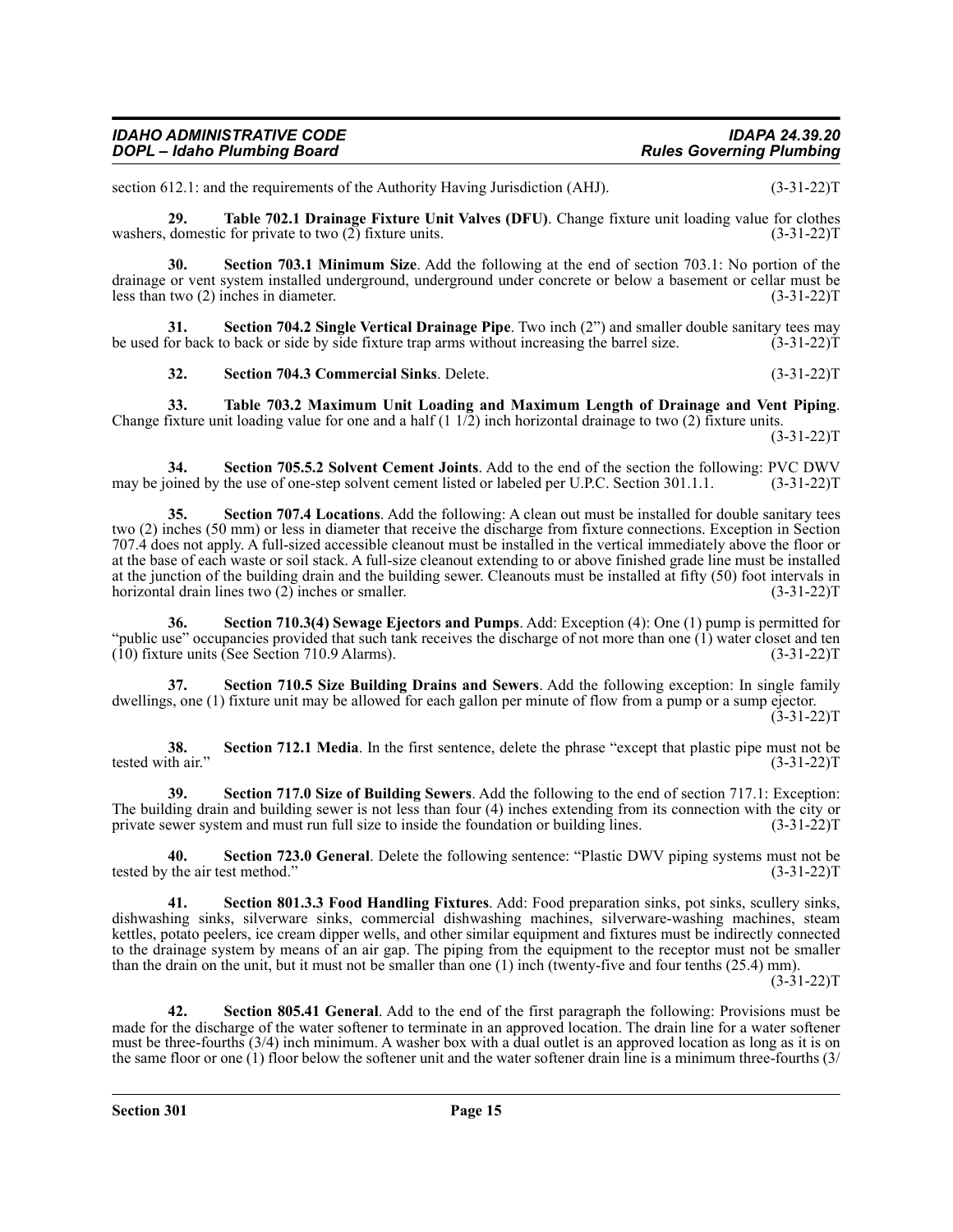4) inch. (3-31-22)T

**43. Section 807.3 Domestic Dishwashing Machines**. A domestic dishwashing machine may be installed without the use of an airgap if the drain hose is looped to the bottom side of the counter top and secured properly.  $(3-31-22)T$ 

#### **44. Section 906.1 Roof Termination**. Delete the existing provision and replace with the following:  $(3-31-22)T$

**a.** Roof venting. When conventional roof venting is utilized, each vent pipe or stack must extend through its flashing and terminate vertically not less than six (6) inches (one hundred fifty-two (152) mm) above the roof nor less than one (1) foot (three hundred five (305) mm) from any vertical surface. (3-31-22)T

**b.** Sidewall venting. When sidewall venting is utilized, the vent must extend flush with the eaves/ gable end, turn down using a ninety (90) degree ell, and terminate as close to the roof peak as possible. The vent end must be properly screened. Sidewall venting is acceptable on new or remodel construction on cabins, log homes, and residential or commercial buildings. (3-31-22) residential or commercial buildings.

**c.** Sidewall venting must meet the intent of Section 906.2 of the ISPC. (3-31-22)T

**45. Section 908.1 Vertical Wet Venting**. Add to the end of the section the following: A horizontal wet vent may be created provided it is created in a vertical position and all other requirements of Section 908 of the ISPC are met.  $(3-31-22)T$ 

**46. Section 909.0 Special Venting for Island Fixtures**. Add: Parameters for the limited use of Air Admittance Valves (A.A.V.).

**a.** An A.A.V. may be used only in residential buildings. (3-31-22) T

**b.** In remodels, an A.A.V. may be used with island fixtures or remotely located sinks such as in bar, kitchen, or laundry tray locations. An A.A.V. may not be used in bathroom groups. (3-31-22) T

|  | In new construction, an A.A.V, may be used on island fixture sinks. | $(3-31-22)T$ |
|--|---------------------------------------------------------------------|--------------|
|--|---------------------------------------------------------------------|--------------|

**d.** Each A.A.V. may be used to vent only one (1) floor.  $(3-31-22)T$ 

**e.** Each A.A.V. must be readily accessible. (3-31-22) T

**f.** The cross-sectional area of venting must remain the same and must meet the largest required drain. (3-31-22) building drain.

**g.** An A.A.V. may only be installed in accordance with the manufacturer's installation standards as per ASSE 1051. (3-31-22)T

**h.** An A.A.V. may not be used in an attic, crawl space, outside installation, or in connection with or acid waste systems.  $(3-31-22)$ T chemical or acid waste systems.

**47. Section 1002.3 Change of Direction**. Trap arms may not exceed one hundred eighty (180) degrees of horizontal turn without the use of a cleanout.

**48. Section 1007.0 Trap Seal Protection**. Delete section 1007.1 and replace with the following: Floor drains or similar traps directly connected to the drainage system and subject to infrequent use must be protected with a trap seal primer or other approved trap seal protection device, except where not deemed necessary for safety or sanitation by the Authority Having Jurisdiction. Trap seal primers must be accessible for maintenance. (3-31-22)T

**Section 1016.1 Discharge**. Add the following to the end of section 1016.1: Floor drains installed in residential garages must be permitted to use the interceptor as the fixture trap. (3-31-22)T